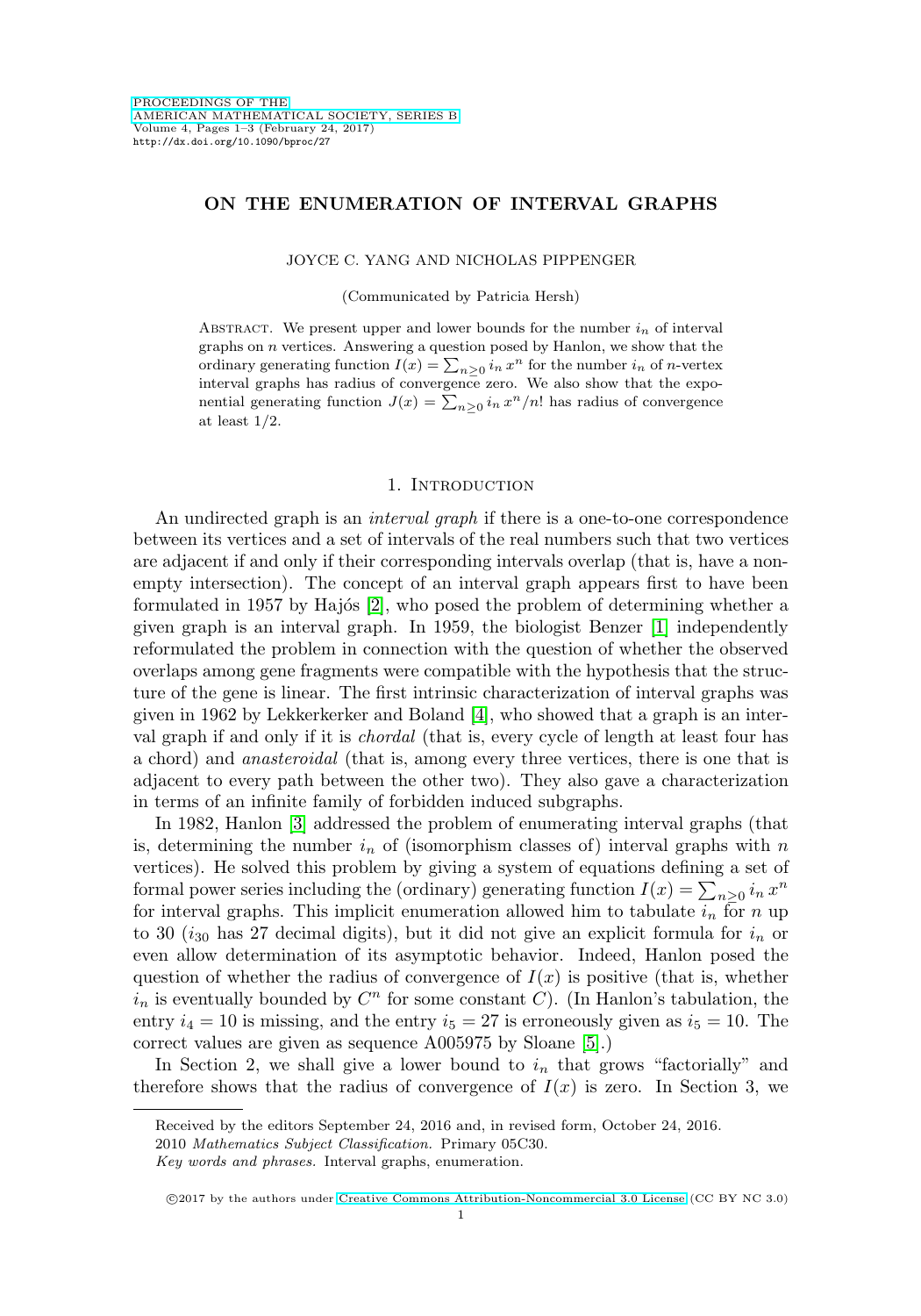shall give an upper bound to  $i_n$  that shows that the exponential generating function  $J(x) = \sum_{n\geq 0} i_n x^n/n!$  has a radius of convergence that is at least 1/2.

#### 2. Lower bound

In this section, we shall prove the lower bound

(2.1) 
$$
i_{3k} \ge k!/3^{3k}.
$$

Since  $i_n$  is non-decreasing, (2.1) implies that the coefficients in the formal power series  $I(x)$  are bounded below by those of  $(1 + x + x^2) \sum_{k \geq 0} k! x^{3k} / 3^{3k}$ . Since this last power series has radius of convergence zero, so does  $I(x)$ , thus answering Hanlon's question.

To prove (2.1), we shall associate with each permutation  $\pi$  of the set  $\{1,\ldots,k\}$ a 3-colored (3k)-vertex interval graph  $G_{\pi}$ . This association will be one-to-one (that is, the permutation  $\pi$  can be recovered from the colored graph  $G_{\pi}$ ). Since there are only  $i_{3k} 3^{3k}$  distinct 3-colored (3k)-vertex interval graphs, we have  $i_{3k} 3^{3k} \geq k!$ , which is equivalent to  $(2.1)$ .

Let  $\pi$  be a permutation of  $\{1,\ldots,k\}$ . We shall construct 3k intervals, with endpoints  $1,\ldots, 6k$ . First we construct k red intervals,  $R_j = [3j-2,3j]$  for  $1 \leq j \leq k$ k. Then we construct k blue intervals,  $B_j = [3k + 3j - 2, 3k + 3j]$  for  $1 \le j \le k$ . Finally, we construct k white intervals,  $W_j = [3j-1, 3k+3\pi(j)-1]$  for  $1 \leq j \leq k$ . Let  $G_{\pi}$  be the interval graph whose colored vertices  $r_1,\ldots,r_k, b_1,\ldots,b_k, w_1,\ldots,w_k$ correspond to the colored intervals just constructed. It remains to show that the permutation  $\pi$  can be recovered from the colored graph  $G_{\pi}$ . Let us define the red degree  $\deg_R(w)$  of a white vertex w to be the number of red vertices adjacent to w and the *blue degree*  $\deg_B(w)$  to be the number of blue vertices adjacent to w. The interval  $W_j$  intersects  $R_j, R_{j+1},\ldots,R_k$  and  $B_1, B_2,\ldots,B_{\pi(j)}$ . The corresponding vertex  $w_j$  thus has  $\deg_R(w_j) = k - j + 1$  and  $\deg_B(w_j) = \pi(j)$ . Thus,  $\pi(j) =$  $deg_B(w_j)$ , which shows that  $\pi$  can be recovered from  $G_{\pi}$ .

It is clear that (2.1) could be improved slightly by using only  $k-1$  red and  $k-1$ blue intervals, for example, and by using a sharper upper bound to the number of colorings used. But we have not pursued these improvements, as none of them improve the factor 3 in the relation between  $i_{3k}$  and k!.

#### 3. Upper bound

In this section, we shall prove the upper bound

$$
(3.1) \t\t\t i_n \le (2n-1)!!
$$

where  $(2n-1)!! = (2n-1) \cdot (2n-3) \cdot \cdot \cdot 3 \cdot 1$ . We have  $(2n-1)!! \leq 2^n n!$ . The last inequality yields

$$
J(x) = \sum_{n\geq 0} i_n x^n/n!
$$
  
\n
$$
\leq \sum_{n\geq 0} 2^n x^n
$$
  
\n
$$
= 1/(1 - 2x),
$$

which implies, because the coefficients of  $J(x)$  are non-negative, that the radius of convergence of  $J(x)$  is at least  $1/2$ . It remains an open question to determine if  $J(x)$  has a larger radius of convergence or is perhaps even an entire function.